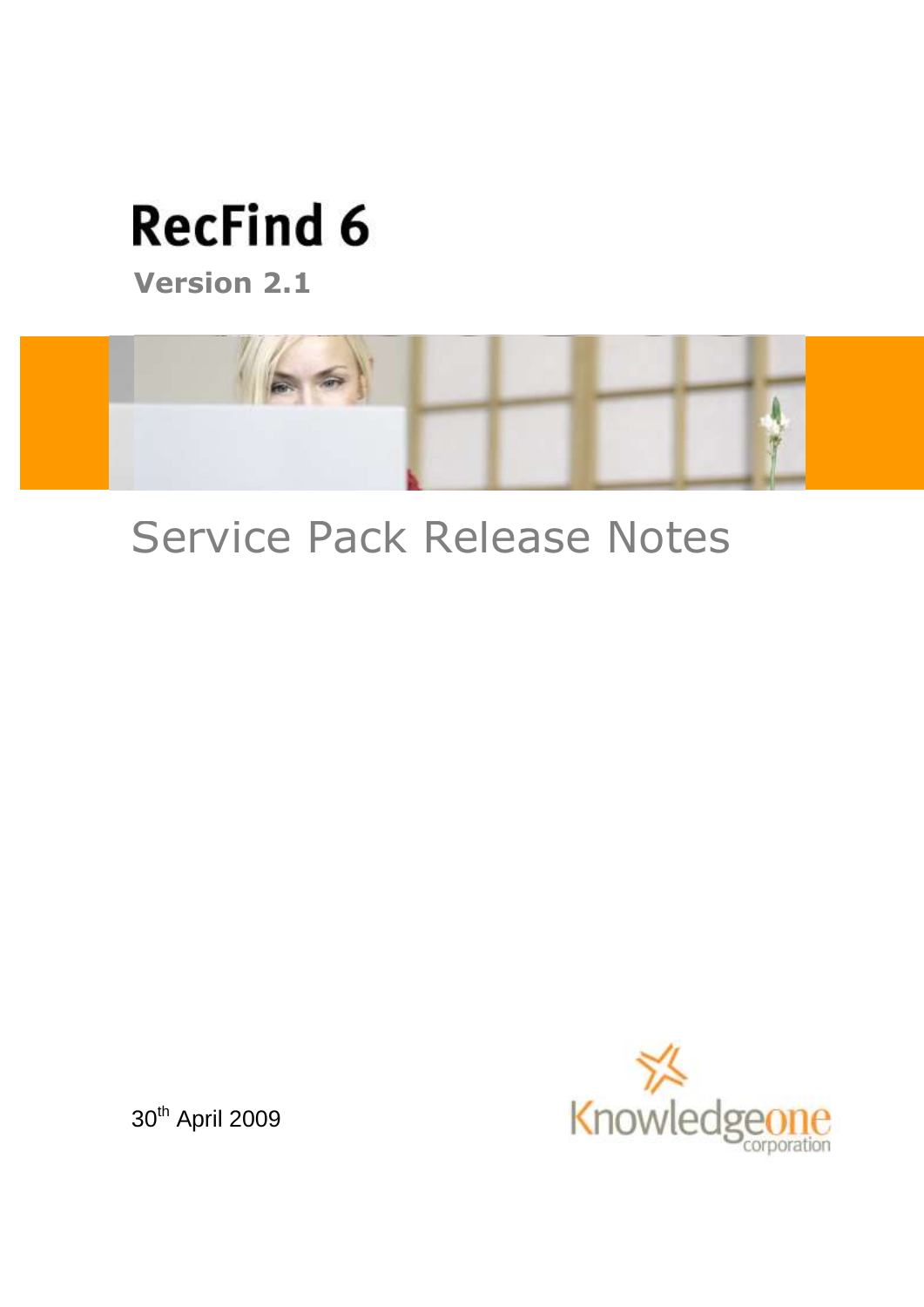# **COPYRIGHT NOTICE**

Copyright Knowledgeone Corporation, 2009. All rights reserved. Apart from fair dealings for the purposes of private study, research, criticism or review, as permitted under the Copyright Act, no part of these materials may be reproduced by any process without written permission. Enquiries should be directed to Knowledgeone Corporation, Level 5, 56 Berry Street, North Sydney, NSW, 2060, Australia. Phone 61 2 8913 9300, Fax 61 2 9954 6322.

All trademarks are registered trademarks of their owner.

Every effort has been made to ensure that the information in this document is up to date and accurate. Knowledgeone Corporation welcomes advice of any changes or corrections for the next edition.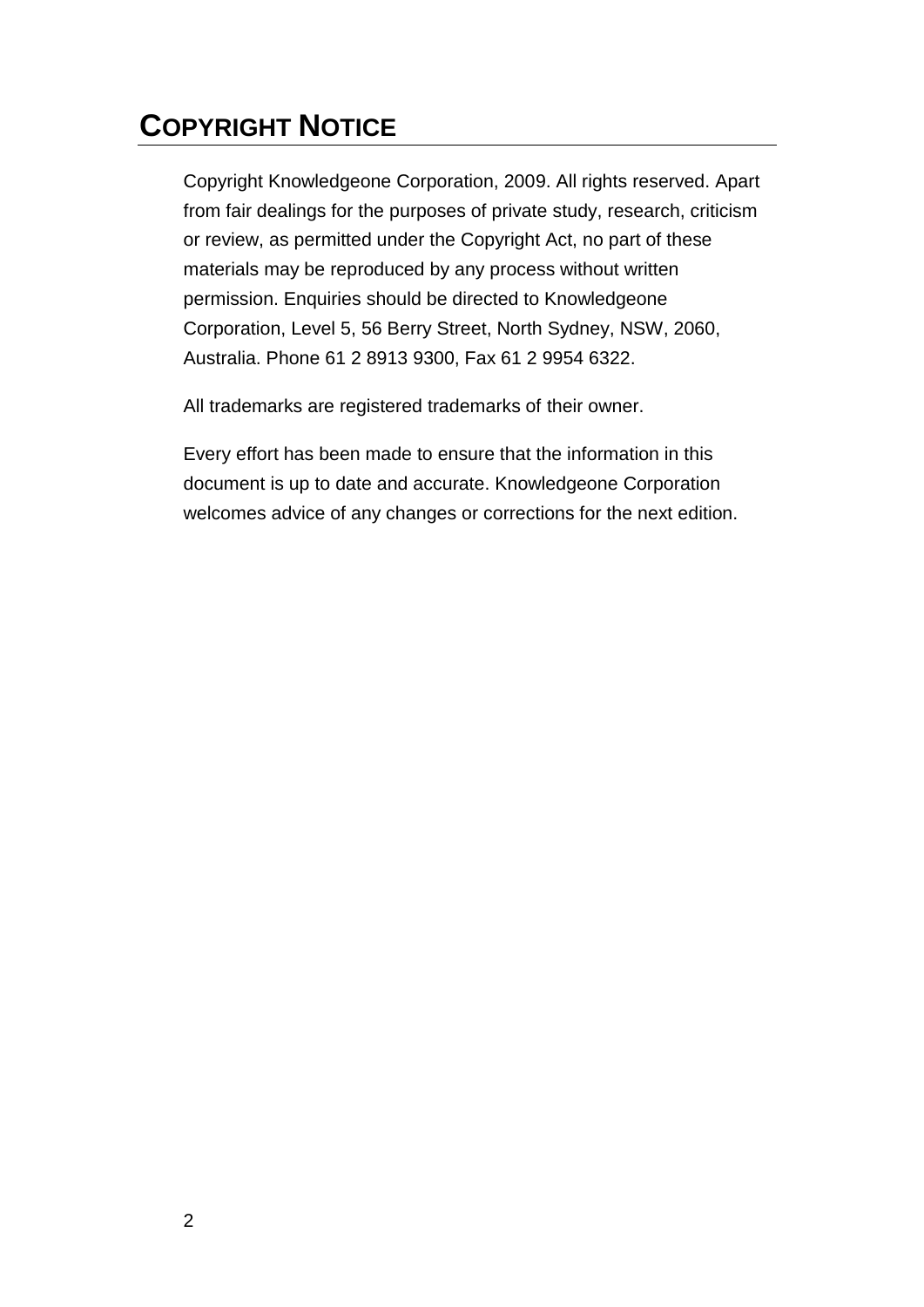# **INTRODUCTION**

Service packs add improvements and provide fixes to problems discovered by Knowledgeone Corporation and our customers.

The symptoms (problems) described below may not be experienced by your site. These symptoms can be due to a unique set of circumstances that your site may not experience. Not all of the 'fixes' are because of faults in the RecFind code; there can be 'work-arounds' for problems found in network, operating system or database products used by RecFind 6 but not supplied by Knowledgeone Corporation.

The service pack accompanying these release notes provide corrections and improvements for RecFind 6 Version 2.0 and on completion will upgrade your installation to RecFind 6 Version 2.1.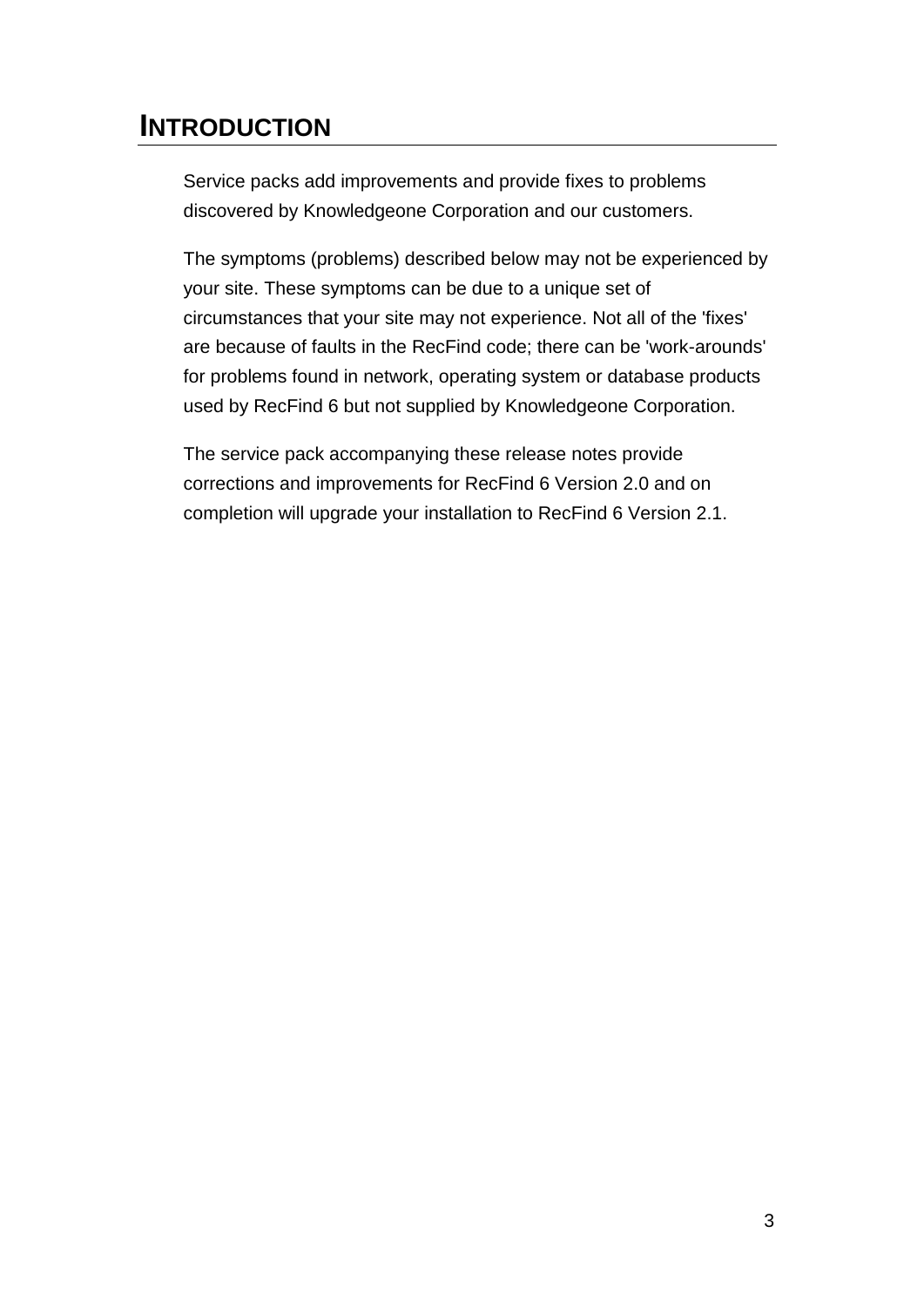#### **RecFind 6 Server & Client**

- If a user didn't have access to either the Task or Request table, the To Do list wasn"t available from the Toolbar buttons. A correction was made that if they only have access to one of these tables that the To Do list will be available and just the applicable list will be shown. [F1198]
- **The Action Officer drop-down list in the To Do screen was showing all** person records instead of filtering by the security group of the logged in user. [F1195]
- When performing a text search, a user could receive the error: Invalid object name '#tbTemp1'. This happened when the word you were searching for is contained in over a thousand title records. [F1204]
- **If a File Folder had its status changed to "Closed" and a close date** was not specified by the user, no retention calculation occurred if they had a retention schedule based off closed dates.[F1206]
- There was also a problem with using date last attached to in retention schedules. It wouldn"t calculate it the first time the record was saved, but only on successive saves.
- There was an issue with licensing and web services where licensing was trying to validate information regarding the web server through LAN calls. [F1209]
- When connecting via Web Services the "Please wait while the server initialises global objects. This may take a few minutes..." can disappear for a while before the login screen appears, and is particularly noticeable on slow connections. A progress bar message now remains until the login screen appears. [F1208]
- The OCR process was not waiting to finish before returning to the Add EDOC screen. Now waits and shows a progress bar.
- **Problem saving reports with apostrophes in the name.**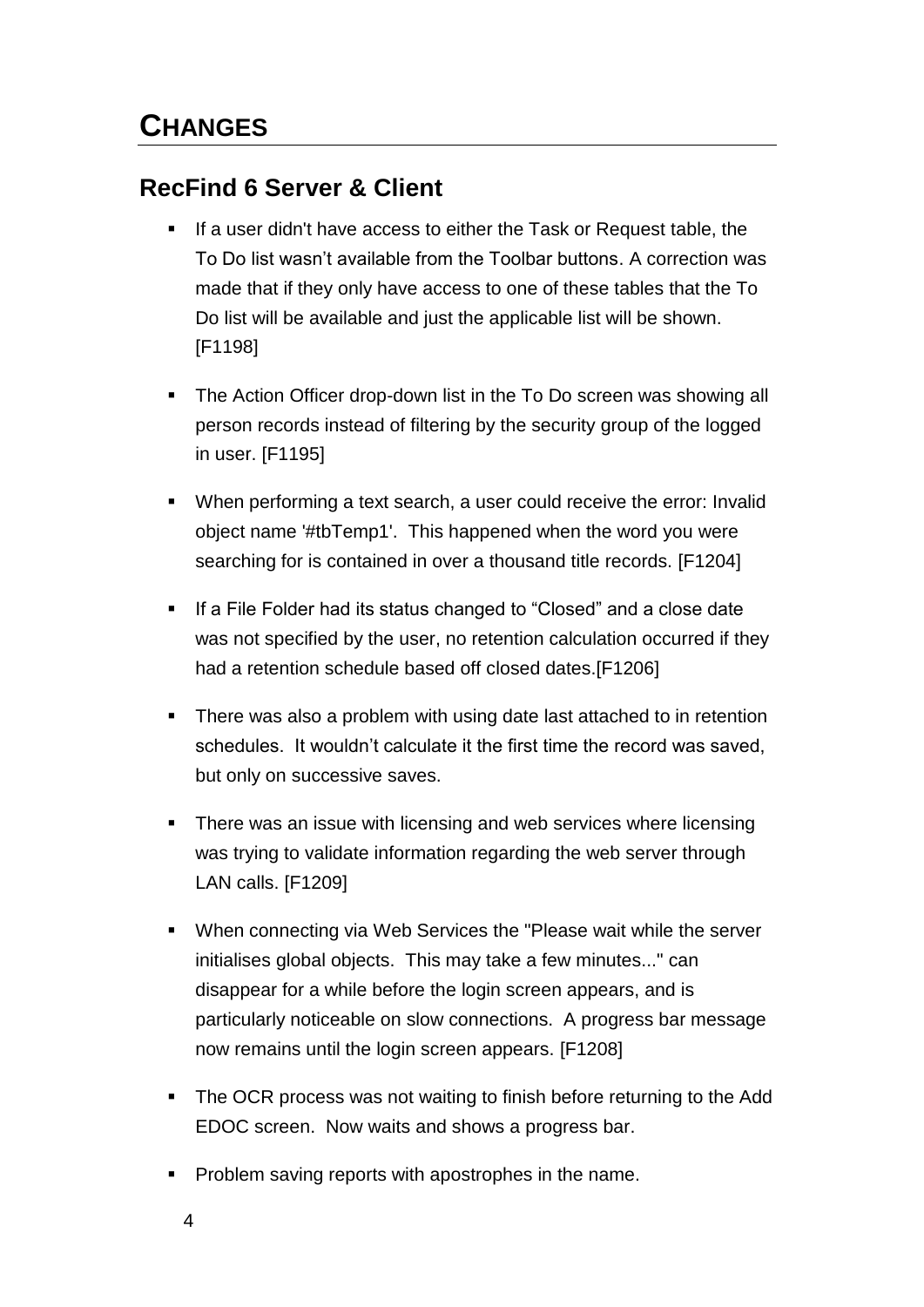- Space bar now selects a result from the text search so that the user doesn"t have to use the mouse.
- There was a problem opening files with illegal characters in the file name. These improper file names could end up in the EDOC table during the conversion process from RecFind 5. [F1210]
- A link table called "LinkToDoPeople" can now be used to configure the To Do lists that a user can see.

#### **Button**

- **Fixed a problem with a certain sequence of events on the sort screen** on check out. If there is only one column being sorted on, and the user ticks the sort descending tick box and then unselects that column to sort on, an error would occur.
- **The check out window will now close after checking out a document.**
- Changes were implemented in the Lotus Note integration to automatically populate the Sender, Subject and Recipient metadata using details available from the message you are registering.

#### **DRM**

- The DRM would lose its locked session if no activity would occur for approximately 5 minutes after login. [F1196]
- If a table is type dependent, turning off the "access?" method for the default type doesn't untick the method for all types despite that is effectively what it does. Now unselects all type if default unselected. [F1197]
- If the ReceiveSolicitations field is hidden on the UserProfile table, when adding a new UserProfile record you"d receive the error "Could not save record. This is a mandatory link designated by the system". You are now not allowed to hide fields which are system mandatory without first supplying an autofill. [F1199]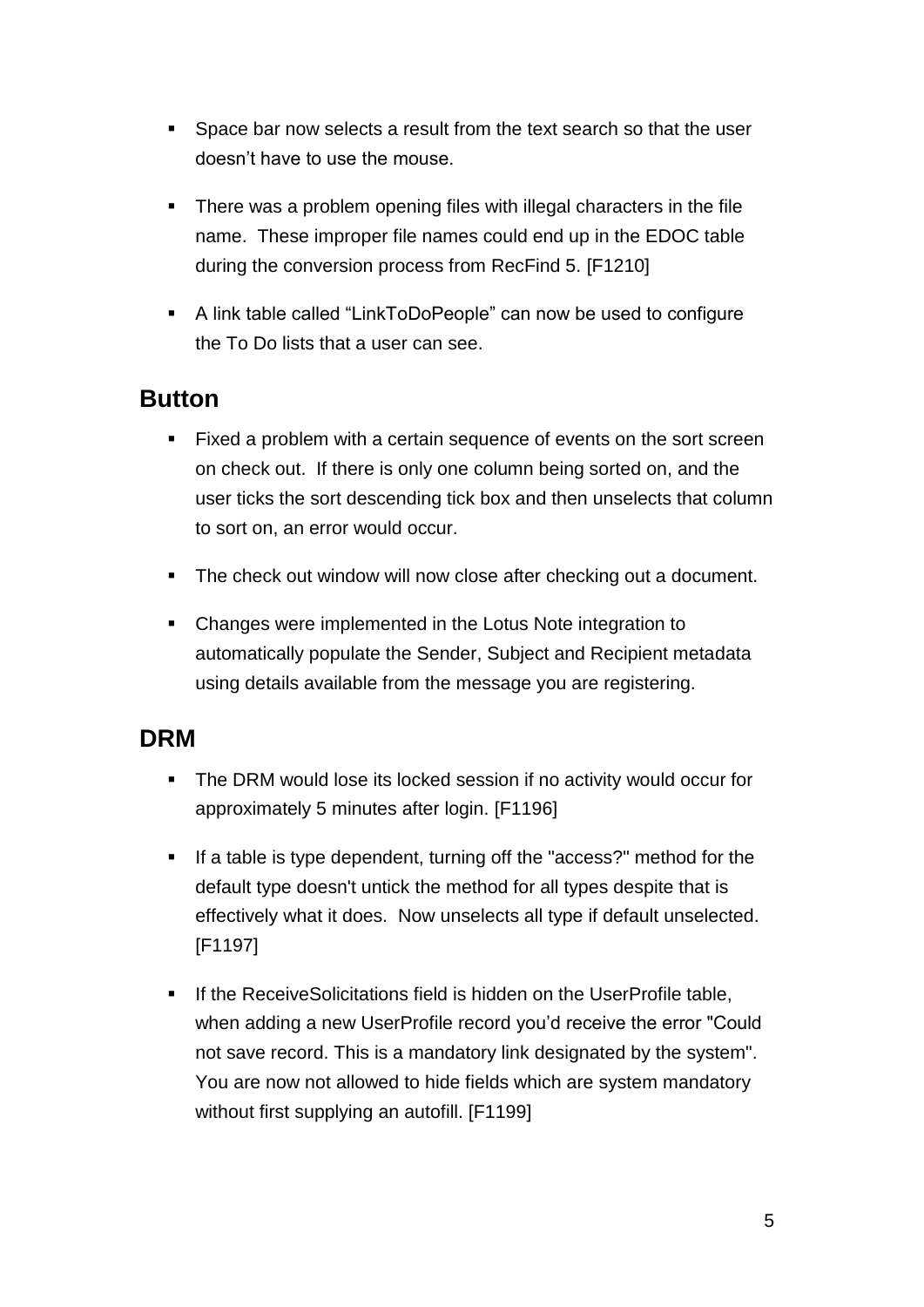- When you create a new LinkTable, the stored procedures were not properly created. If you modified it, the stored procedures would be created properly. This has been fixed. [F1202]
- The default filter name was incorrect when applying filter on FieldLinks (it was using the name of the field not the field link).
- Better error handling has been added for when the DRM loses its connection to the database server.

#### **Xchange**

- When importing tables with circular references (for instance tables like person and entity where person has an EntityID field and the Entity table has an AccountManagerPersonID), Xchange would fail to import properly if you tried to import to both tables in the same import and establish links between the records.
- If the log file comes up during an import, it always tries to bring it up in subsequent imports, even if the subsequent imports have no errors.
- Some of the links aren"t properly established when reloading a saved import.

#### **Conversion Utility**

- When converting Titles from RecFind 5, the ParentTitle of Titles can become linked to Title records of a different type. It occurs when the term exists in more than one type. [F1201]
- **If a Title value is used by more than one parent title, when the** conversion converts MDPs and assigns the Title ID it can use the incorrect Title – it should find the title with the relevant Parent. [F1191]
- The conversion can fail if it finds a RecFind v5 record with an invalid security code. [F1205]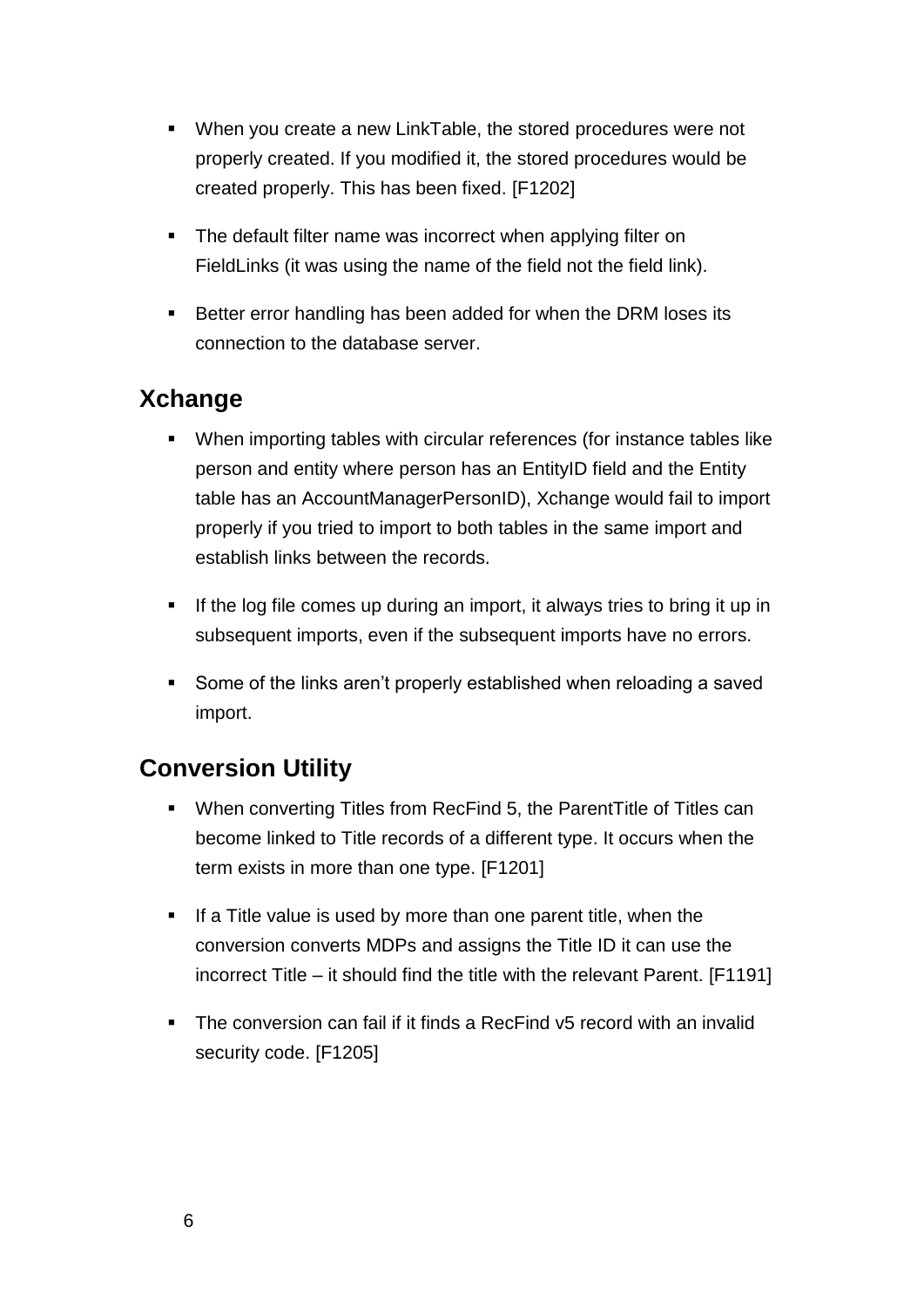## **INSTALLATION**

The service packs are provided to update existing installations of RecFind 6. If you have not installed a component, you must first install it from the RecFind 6 CD-ROM and then apply the appropriate service pack.

As the various components of RecFind 6 can be installed in a variety of locations, a service pack is provided for each of the RecFind 6 components.

Your site may not be licensed for all of the products for which there are updates. Only those which you are licensed for should be downloaded and applied.

This service pack includes updates for the following components:

- RecFind 6 Server
- RecFind 6 Client
- RecFind 6 DRM (Administrator tool)
- RecFind 6 Button \*
- RecFind 6 RecScan \*
- **RecFind 6 Conversion Utility**
- RecFind 6 XChange (Import/Export Utility)

\* = add-on products requiring specific licences. All other products are standard modules provided with RecFind 6.

All relevant components should be patched at the same time (ie. do not only install the client patch and leave the server unpatched).

#### **Before you start**

As with any application update, a backup of your existing application and database should be taken prior to running any service pack installation.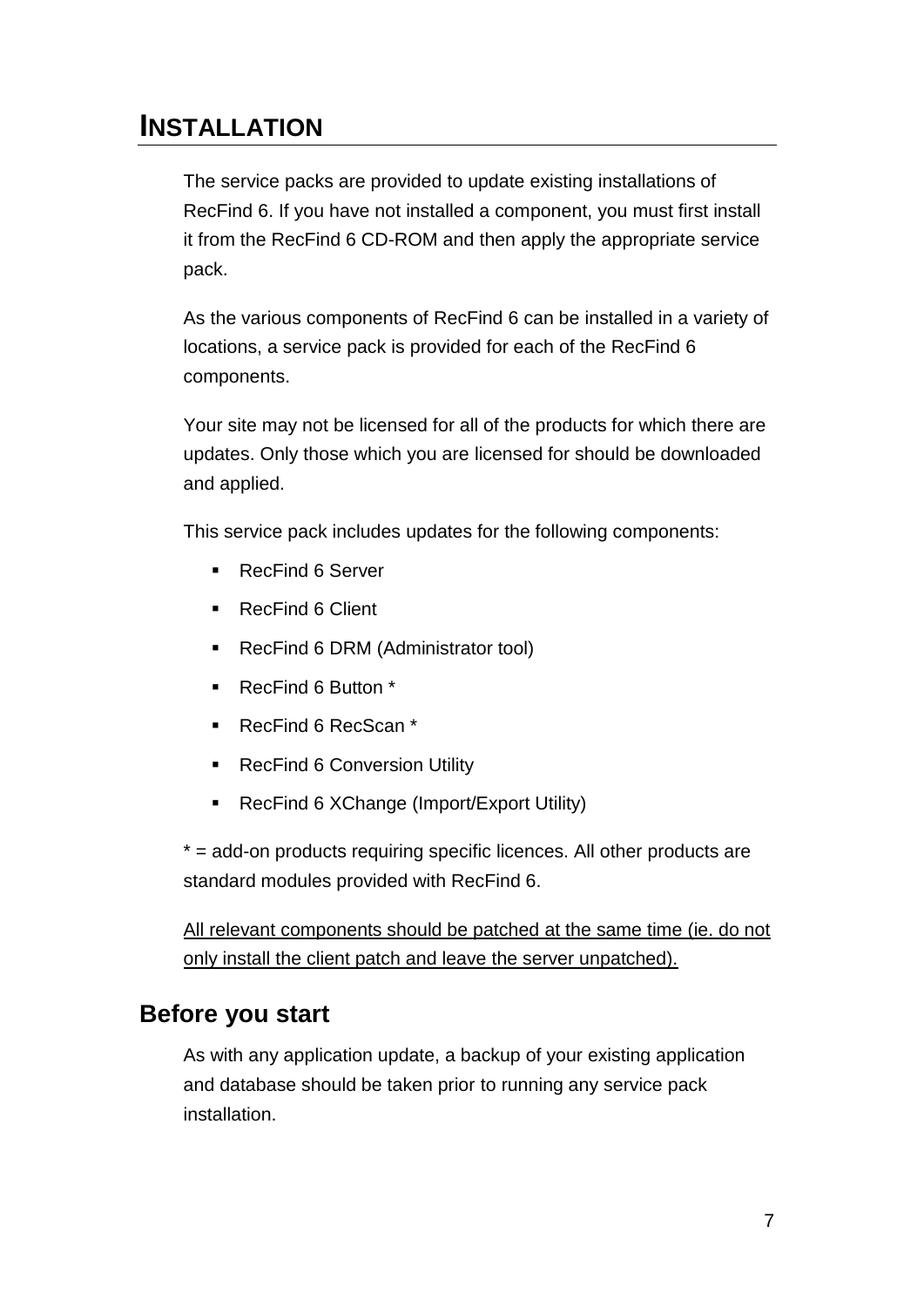RecFind 6 backups can be performed using the DRM or using Microsoft SQL Server Management Studio.

#### **Installation Process**

#### *RecFind 6 Server*

The first component to update is the RecFind 6 Server.

You will need to install RecFind 6 Server service pack on your production server, and if applicable will also need to be installed on your RecFind 6 testing server.

To install, complete the following:

- 1. Run the "RF6\_20\_SP1\_Server.exe" which you downloaded from the Knowledgeone Corporation web site.
- 2. Follow the instructions on screen
- 3. A database update is required as part of the patch this will happen automatically as part of the installation routine.

When prompted for database connection information (see screen below), confirm that the database information provided is correct and click Next.

|                                                                  | $\Box$ $\boxtimes$ |
|------------------------------------------------------------------|--------------------|
| Confirm the database connection                                  |                    |
| If you are unsure ask your RecFind administrator for assistance. |                    |
|                                                                  |                    |
|                                                                  |                    |
|                                                                  |                    |
| Server:                                                          |                    |
| spt005                                                           |                    |
| Database:                                                        |                    |
| recfind6_w2003rf6_30Apr                                          |                    |
| User ID:                                                         |                    |
| recfind                                                          |                    |
| Password:                                                        |                    |
|                                                                  |                    |
|                                                                  |                    |
| Next                                                             | Close              |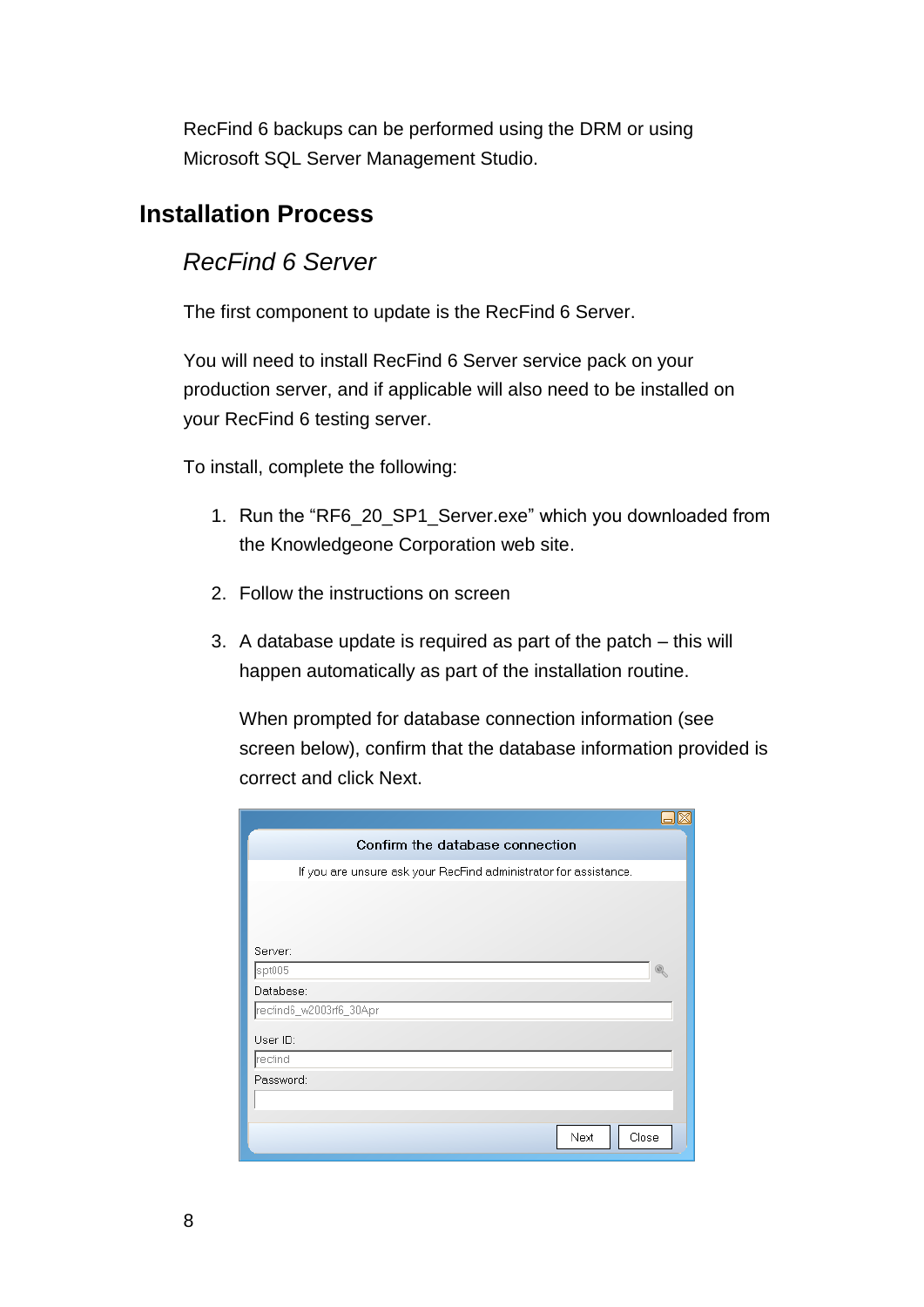4. When prompted, enter a RecFind 6 administrator username and password.

| Enter your RecFind Log In Details                                 |  |
|-------------------------------------------------------------------|--|
| Please enter a valid user name and password to log in to RecFind. |  |
|                                                                   |  |
|                                                                   |  |
| User Name:                                                        |  |
| recfind                                                           |  |
|                                                                   |  |
| Password<br><b>Molololololck</b>                                  |  |
|                                                                   |  |
|                                                                   |  |
|                                                                   |  |
|                                                                   |  |
|                                                                   |  |
| Update<br>Back<br>Close                                           |  |
|                                                                   |  |

5. The update will now run and will you be advised once the update has completed successfully.

|                                                                 | Completed                                    |       |
|-----------------------------------------------------------------|----------------------------------------------|-------|
| procession in continuing in the continuing<br>show/hide details | The database updater completed successfully. |       |
|                                                                 |                                              |       |
|                                                                 |                                              |       |
|                                                                 |                                              | Close |

#### *RecFind 6 Client*

You will need to install RecFind 6 Client service pack on each client that accesses RecFind 6.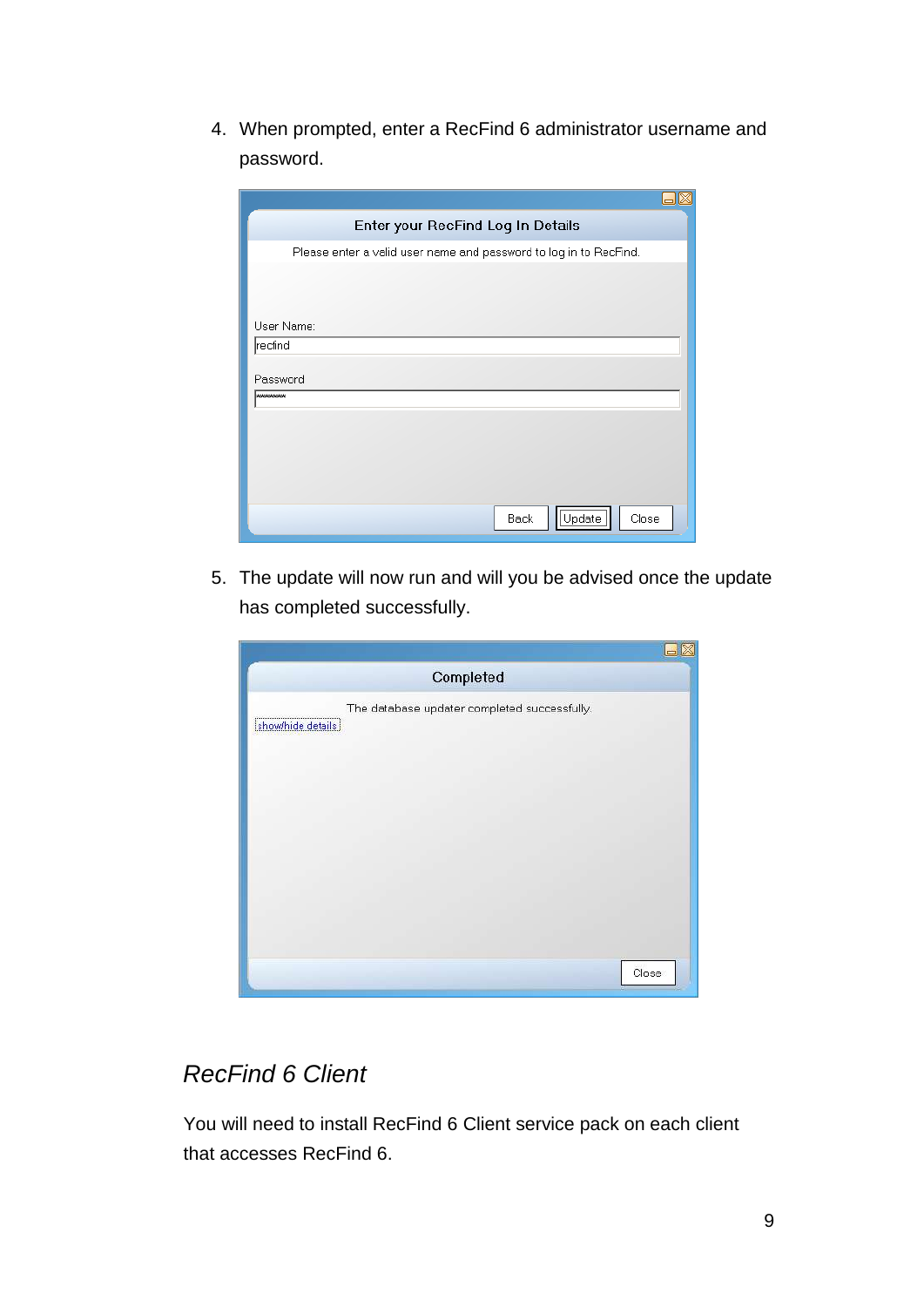To install, complete the following:

- 1. Run the "RF6\_20\_SP1\_Client.exe" which you downloaded from the Knowledgeone Corporation web site.
- 2. Follow the instructions on screen

#### *RecFind 6 DRM*

You will need to install RecFind 6 DRM service pack on each client that currently has the DRM installed. The DRM is a tool allowing users to configure RecFind 6 and therefore only installed on workstations belonging to the application administrators.

To install, complete the following:

- 1. Run the "RF6\_20\_SP1\_DRM.exe" which you downloaded from the Knowledgeone Corporation web site.
- 2. Follow the instructions on screen

#### *RecFind 6 Button*

You will need to install RecFind 6 Button service pack on each client that currently has the Button installed. The Button is an add-on product and should only be installed if your organisation has the appropriate licenses.

To install, complete the following:

- 1. Run the "RF6\_20\_SP1\_Button.exe" which you downloaded from the Knowledgeone Corporation web site.
- 2. Follow the instructions on screen
- 3. Once installation is complete, if you use Lotus Notes, an update to the "Click" sub-routine with-in your Lotus Notes template needs to be applied.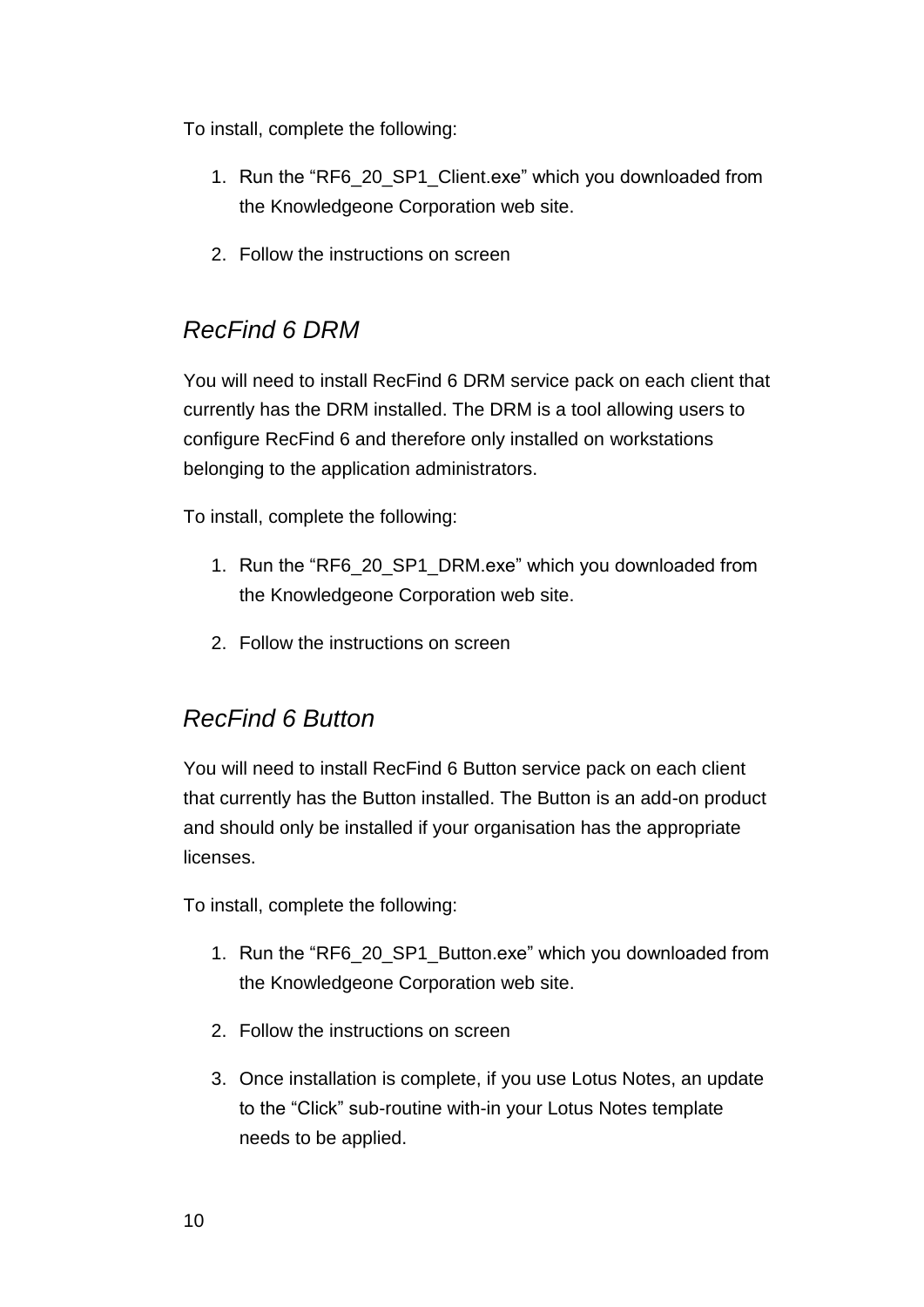The service pack will have updated the click.txt file in the Lotus Notes folder supplied during the initial installation.

Instructions for modifying your Lotus Notes template can be found in the RecFind 6 Button Installation Guide, located in the "documentation" folder of the RecFind 6 CD-ROM.

### *RecFind 6 RecScan*

You will need to install RecFind 6 RecScan service pack on each client that currently has RecScan installed. RecScan is an add-on product and should only be installed if your organisation has the appropriate licenses.

To install, complete the following:

- 1. Run the "RF6\_20\_SP1\_RecScan.exe" which you downloaded from the Knowledgeone Corporation web site.
- 2. Follow the instructions on screen

#### *RecFind 6 Conversion Utility*

You will only need to install RecFind 6 Conversion Utility if you are yet to convert from RecFind 5. If you have already converted you will not need to install this service pack.

To install, complete the following:

- 1. Run the "RF6\_20\_SP1\_Conversion.exe" which you downloaded from the Knowledgeone Corporation web site.
- 2. Follow the instructions on screen

#### *RecFind 6 Xchange (Import/Export Utility)*

You will need to install RecFind 6 Xchange service pack on each client that currently has Xchange installed. Xchange is a tool allowing users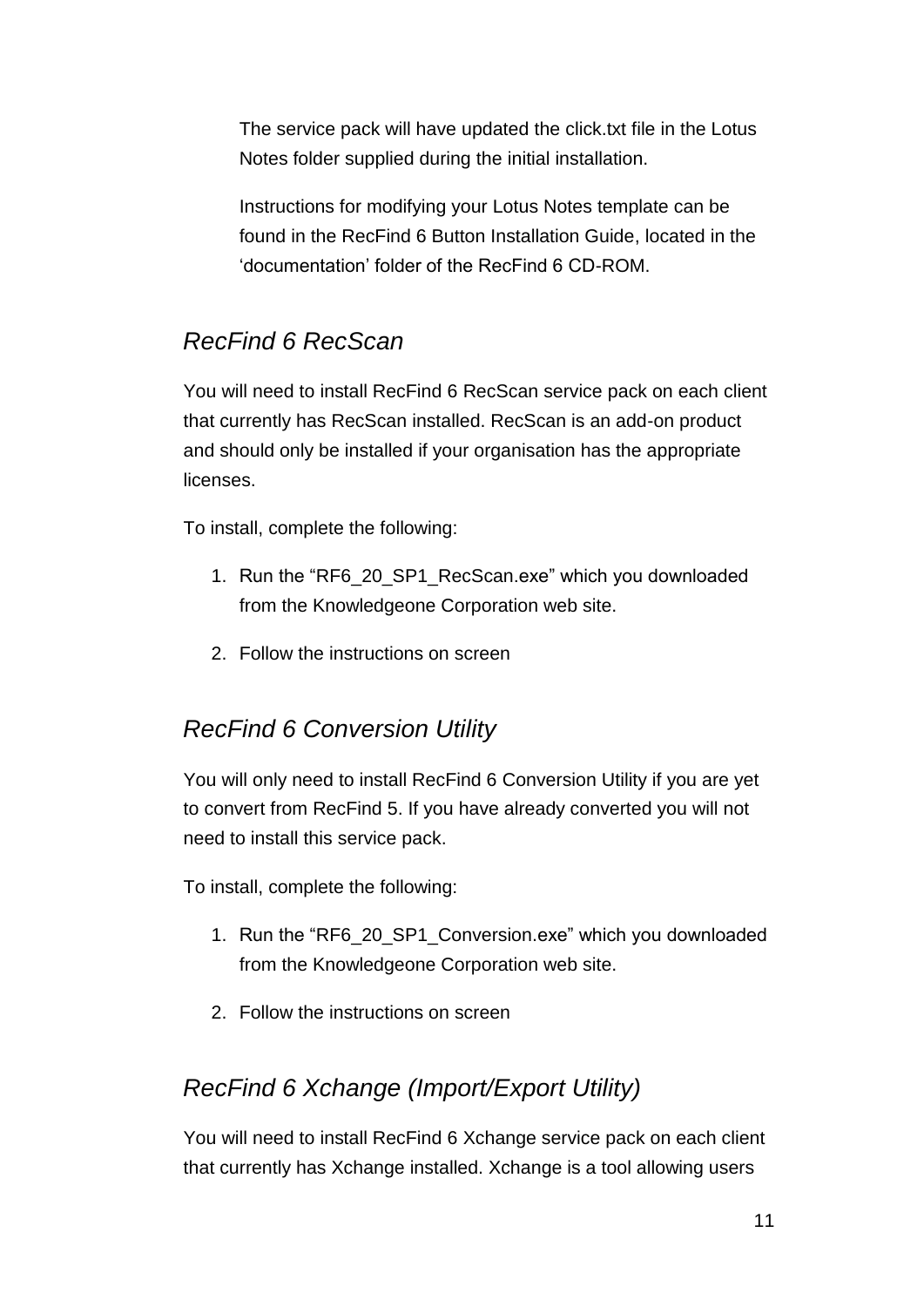to import and export data in the RecFind 6 database and therefore only installed on a limited number of workstations.

To install, complete the following:

- 1. Run the "RF6\_20\_SP1\_Xchange.exe" which you downloaded from the Knowledgeone Corporation web site.
- 2. Follow the instructions on screen

#### **Restoring an old database version**

If after installing the patch you restore your database back to an "unpatched" state, you must run the database update utility manually.

The Database Updater ("Database Updater.exe") is located on your RecFind 6 server in the RecFind application folder. It can be found within the sub-folder "Tools\Database Updater".

The Database Updater must be executed with the name of your Connection Manager server on the command line, i.e. (on a single line):

```
"C:\Program Files\Knowledgeone Corporation\RecFind
6\Database Updater\Database Updater.exe" 
/CONNMGR:SERVER01
```
where SERVER01 is the name of the server where the Connection Manager service is running.

This command with then prompt for the "System" and update your database.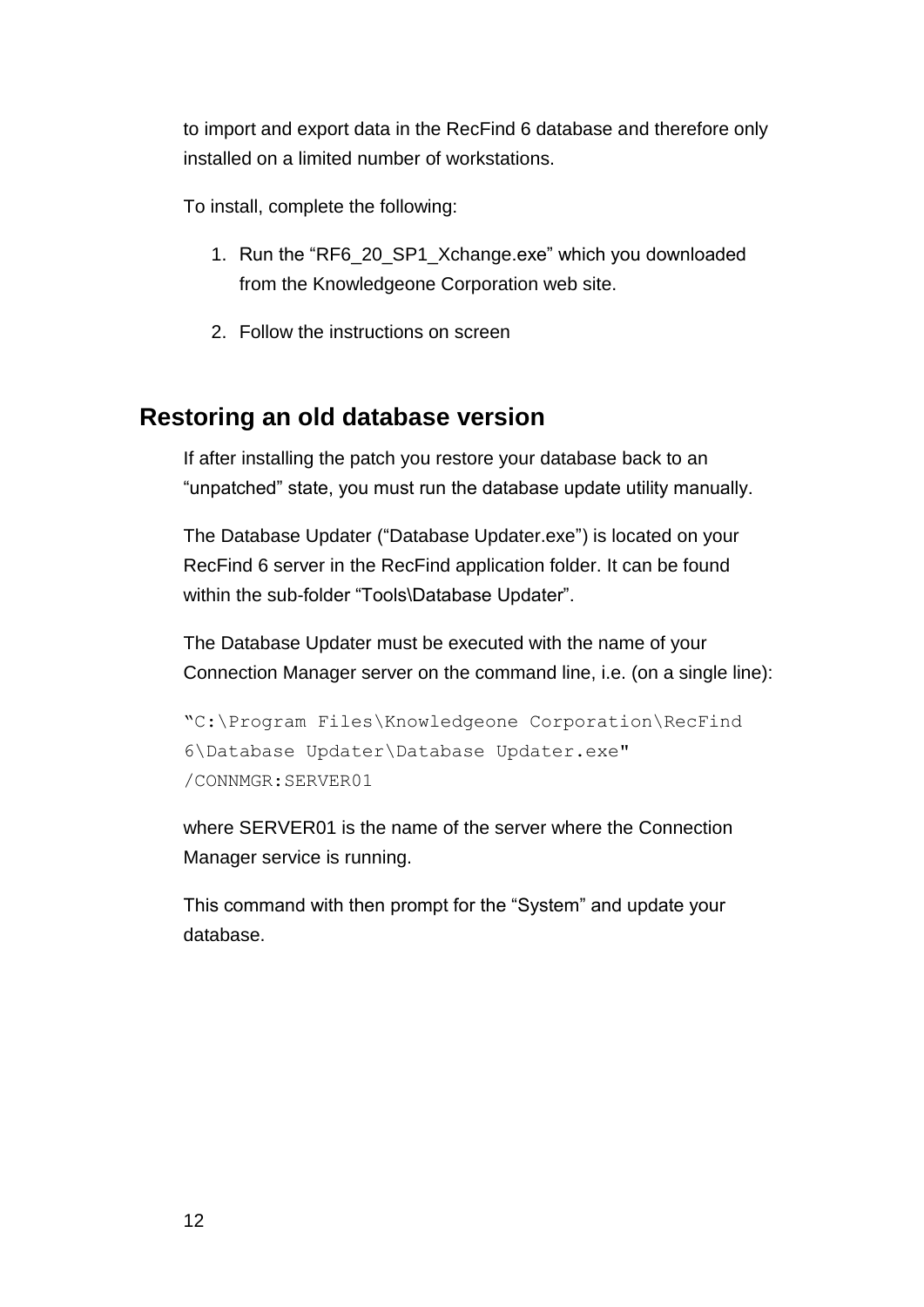# **ENQUIRIES**

#### **Email**

To easily obtain information by email, send inquiries to:

| Sales:    | sales@knowledgeonecorp.com    |
|-----------|-------------------------------|
| Support:  | support@knowledgeonecorp.com  |
| Training: | training@knowledgeonecorp.com |

#### **Technical Support**

For technical support questions or requests, we encourage you to contact our International Support Center:

| Email:     | support@knowledgeonecorp.com                 |
|------------|----------------------------------------------|
| Toll Free: | United States - 1888 325 1614                |
|            | Canada - 1888 405 9019                       |
|            | UK - 0808 234 8828                           |
|            | Australia - 1800 221 061 (*excluding Sydney) |
|            | New Zealand - 0800 445 438                   |
|            |                                              |

\*Sydney customers please phone 8913-9300.

To speed the technical support process, please note the following before contacting the International Support Center:

- K1 Corp Customer Number
- K1 Corp Incident PIN Number